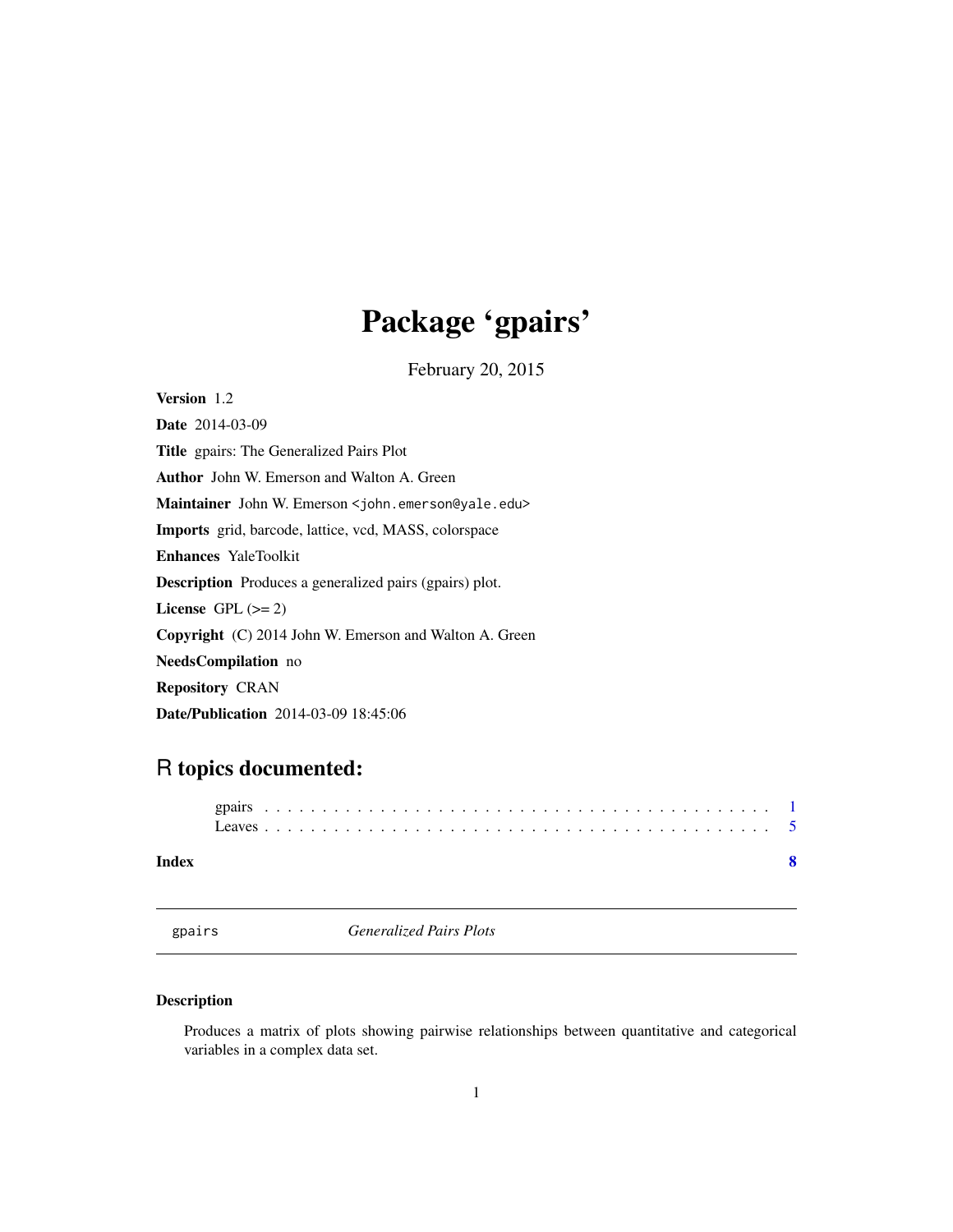#### Usage

```
gpairs(x,
       upper.pars = list(scatter = "points",
                         conditional = "barcode",
                         mosaic = "mosaic"),
       lower.pars = list(scatter = "points",
                         conditional = "boxplot",
                         mosaic = "mosaic"),
       diagonal = "default",
       outer.margins = list(bottom = unit(2, "lines"),left = unit(2, "lines"),top = unit(2, "lines"),right = unit(2, "lines")),
       xylim = NULL,
       outer.labels = NULL, outer.rot = c(0, 90), gap = 0.05,
      buffer = 0.02, reorder = NULL, cluster.pars = NULL,
       stat.pars = NULL, scatter.pars = NULL,
      bwplot.pars = NULL, stripplot.pars = NULL, barcode.pars=NULL,
      mosaic.pars = NULL, axis.pars = NULL, diag.pars = NULL,
      whatis = FALSE)
```
corrgram(x)

#### Arguments

| $\times$      | a data frame (or matrix the relationships between whose columns are to be exam-<br>ined). Any combination of quantitative and categorical variables is acceptable.                                                                                                                            |
|---------------|-----------------------------------------------------------------------------------------------------------------------------------------------------------------------------------------------------------------------------------------------------------------------------------------------|
| upper.pars    | see Details                                                                                                                                                                                                                                                                                   |
| lower.pars    | see Details                                                                                                                                                                                                                                                                                   |
| diagonal      | by default, the diagonal from the top left to the bottom right is used for dis-<br>playing the variable names (and, in our version, the marginal distributions of<br>the variables); diagonal="other" will place the diagonal running from the top<br>right down to the bottom left.          |
| outer.margins | a list of length 4 with units as components named bottom, left, top, and right,<br>giving the outer margins; the default uses two lines of text. A vector of length 4<br>with units (ordered properly) will work, as will a vector of length 4 with numeric<br>values (interpreted as lines). |
| xylim         | optionally specify a single range to be used as xlim and ylim where appropriate.<br>Note that if this option causes cropping, it will fail to work in barcode panels.                                                                                                                         |
| outer.labels  | the default is NULL, for alternating axis labels around the perimeter. If "all", all<br>labels are printed, and if "none" no labels are printed.                                                                                                                                              |
| outer.rot     | a 2-vector $(x, y)$ rotating the top/bottom outer labels $x$ degrees and the left/right<br>outer labels y degrees. Only works for categorical labels of boxplot and mosaic<br>panels.                                                                                                         |
| gap           | the gap between the tiles; defaulting to $0.05$ of the width of a tile.                                                                                                                                                                                                                       |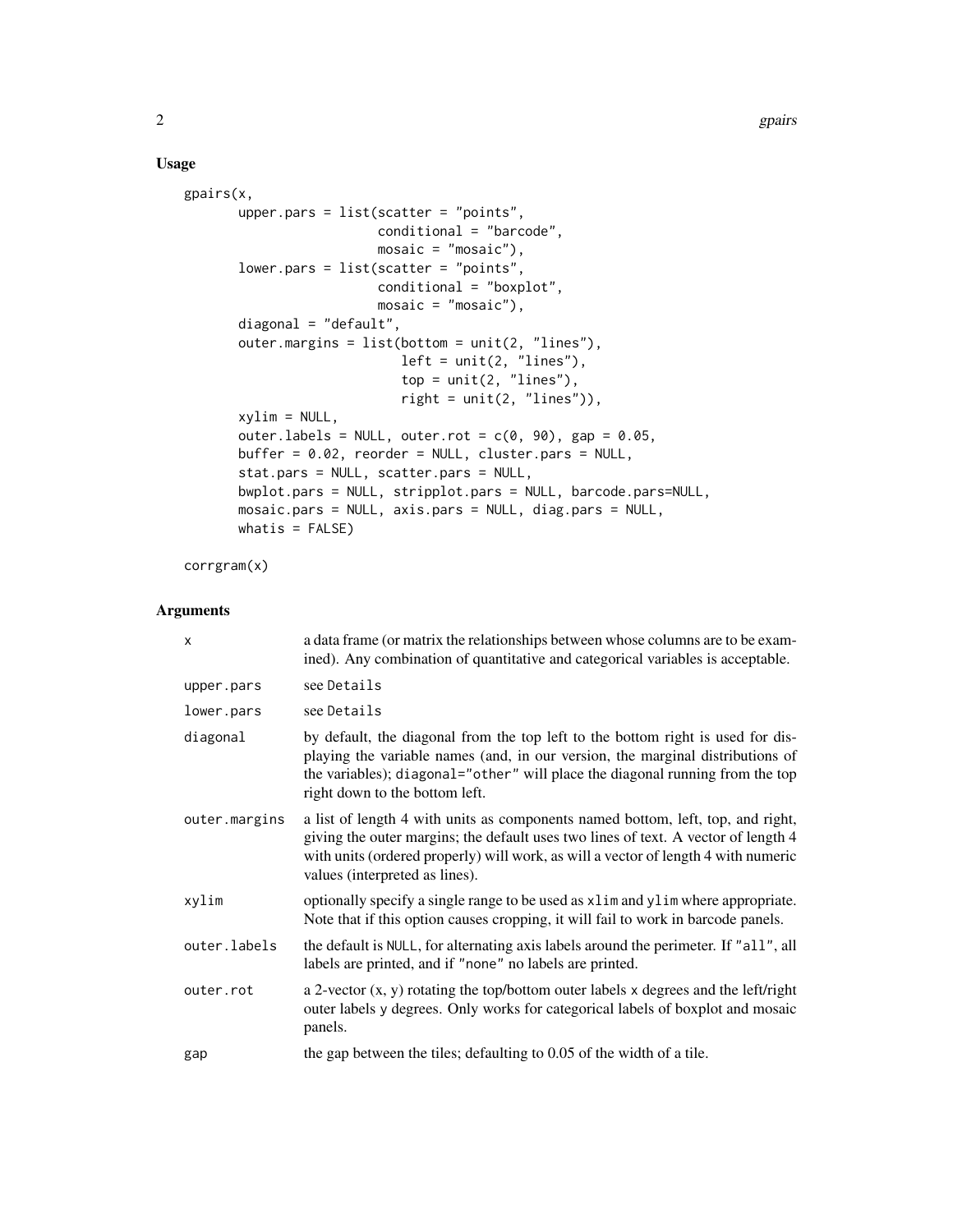<span id="page-2-0"></span>

| buffer         | the fraction by which to expand the range of quantitative variables to provide<br>plots that will not truncate plotting symbols. Defaults to 0 percent of range<br>currently.                                                                                                                                                                                                                                                                                                                                                                                                                                    |
|----------------|------------------------------------------------------------------------------------------------------------------------------------------------------------------------------------------------------------------------------------------------------------------------------------------------------------------------------------------------------------------------------------------------------------------------------------------------------------------------------------------------------------------------------------------------------------------------------------------------------------------|
| reorder        | currently only support for the string "cluster", which reorders the columns<br>according to the output of hclust. Note that factors are coerced to numbers<br>by replacing them with integers, which implicitly assumes what is probably an<br>arbitrary ordering.                                                                                                                                                                                                                                                                                                                                               |
| cluster.pars   | a list with two elements named dist, method and holust, method. These are<br>passed respectively to dist and hclust. NULL is equivalent to list(dist.method = "euclidean", hclu                                                                                                                                                                                                                                                                                                                                                                                                                                  |
| stat.pars      | NULL is equivalent to list (fontsize = 7, signif = $0.05$ , verbose = FALSE, use.color = TRUE, i<br>stat.pars\$verbose can be TRUE (providing 5 statistics), FALSE (providing 2<br>statistics), or NA (nothing). The string missing is used in summaries where<br>there are missing values; fontsize and just control the size and justification<br>of the text summaries (see grid. text and gpar. The use. color=FALSE option<br>provides an alternative summary of the strength of the correlation (see Green<br>and Hickey (2006)). This is only used with scatter="stats") in upper.pars<br>and lower.pars. |
| scatter.pars   | NULL is equivalent to list(pch = 1, size = unit(0.25, "char"), col = "black", frame.fill = $\mathbb{I}$                                                                                                                                                                                                                                                                                                                                                                                                                                                                                                          |
| bwplot.pars    | NULL, passed to bwplot for producing boxplots.                                                                                                                                                                                                                                                                                                                                                                                                                                                                                                                                                                   |
| stripplot.pars | NULL is equivalent to list(pch = 1, size = unit(0.5, 'char'), col = 'black', jitter = FALSE)                                                                                                                                                                                                                                                                                                                                                                                                                                                                                                                     |
| barcode.pars   | NULL is equivalent to list(nint = $0$ , ptsize = unit(0.25, "char"), ptpch = 1, bcspace = NULL                                                                                                                                                                                                                                                                                                                                                                                                                                                                                                                   |
| mosaic.pars    | NULL. Currently shade, gp_labels, gp, and gp_args are passed through to<br>strucplot for producing mosaic tiles.                                                                                                                                                                                                                                                                                                                                                                                                                                                                                                 |
| axis.pars      | NULL is equivalent to list (n.ticks = $5$ , fontsize = 9).                                                                                                                                                                                                                                                                                                                                                                                                                                                                                                                                                       |
| diag.pars      | NULL is equivalent to $list(fontsize = 9, show.hist = TRUE, hist.color = 'black').$                                                                                                                                                                                                                                                                                                                                                                                                                                                                                                                              |
| whatis         | default is $FALSE$ ; TRUE returns what $is(x)$ .                                                                                                                                                                                                                                                                                                                                                                                                                                                                                                                                                                 |
|                |                                                                                                                                                                                                                                                                                                                                                                                                                                                                                                                                                                                                                  |

#### Details

In some cases, the graphics device can not be resized after production of the plot because of the way rotation of barcodes is performed.

upper.pars and lower.pars are lists possibly containing named elements 'scatter', 'conditional' and 'mosaic'. Each element of the list is a string implementing the following options: scatter = exactly one of ('points', 'lm', 'ci', 'symlm', 'loess', 'corrgram', 'stats', 'qqplot'); 'conditional' = exactly one of ('boxplot', 'stripplot', 'barcode'); mosaic='mosaic' (only option currently implemented).

corrgram() is just a wrapper to gpairs() producing a 'corrgram' in the style of Michael Friendly.

#### Value

If whatis=TRUE, the value is a data frame containing variable names, types, numbers of missing values, numbers of distinct values, precisions, maxima and minima.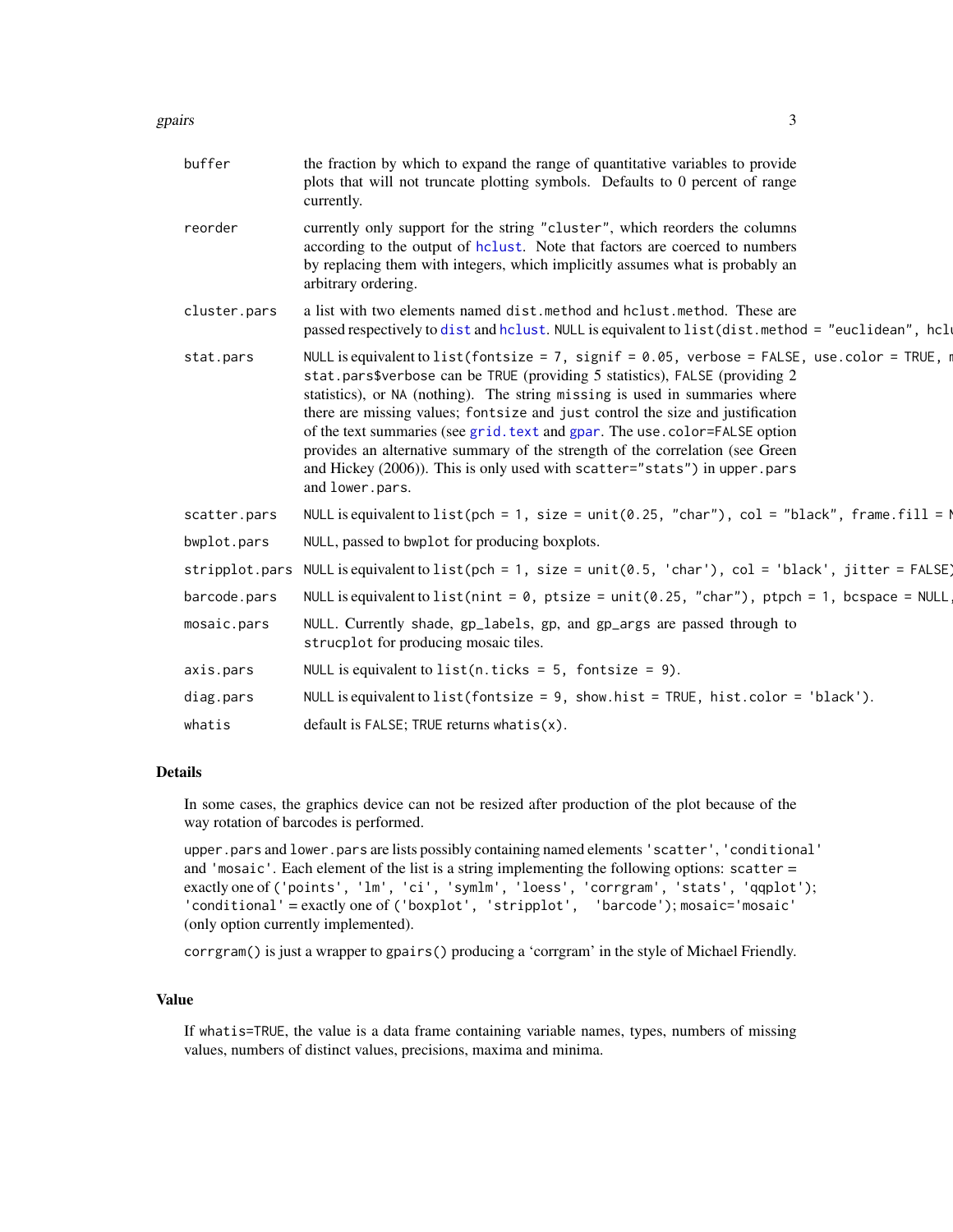#### <span id="page-3-0"></span>Author(s)

John W. Emerson, Walton Green; thanks to Michael Friendly for augmenting the functionality with arguments to strucplot.

#### References

Emerson, John W. (1998) "Mosaic Displays in S-PLUS: A General Implementation and a Case Study." *Statistical Computing and Graphics Newsletter* Vol. 9,No. 1, 1998.

Basford, K. E. and J. W. Tukey (1999) *Graphical Analysis of Multiresponse Data: Illustrated with a Plant Breeding Trial.*

Friendly, M. (2000). *Visualizing Categorical Data.* SAS Press.

Friendly, M., 2002, "Corrgrams: Exploratory displays for correlation matrices." *American Statistician* 56(4), 316–324.

Green, W. A. (2006) "Loosening the CLAMP: An exploratory graphical approach to the Climate Leaf Analysis Multivariate Program." *Palaeontologia Electronica* 9(2):9A.

#### See Also

[pairs](#page-0-1), [splom](#page-0-1), [mosaicplot](#page-0-1), [strucplot](#page-0-1), [bwplot](#page-0-1), [barcode](#page-0-1), [stripplot](#page-0-1).

#### Examples

```
allexamples <- FALSE
y <- data.frame(A=c(rep("red", 100), rep("blue", 100)),
                B=c(rnorm(100),round(rnorm(100,5,1),1)), C=runif(200),
                D=c(rep("big", 150), rep("small", 50)),
                E=rnorm(200))
gpairs(y)
data(iris)
gpairs(iris)
if (allexamples) {
  gpairs(iris, upper.pars = list(scatter = 'stats'),
         scatter.pars = list(pch = substr(as.character(iris$Species), 1, 1),
                             col = as.numeric(iris$Species)),
        stat.pars = list(verbose = FALSE))
  gpairs(iris, lower.pars = list(scatter = 'corrgram'),
         upper.pars = list(conditional = 'boxplot', scatter = 'loess'),
         scatter.pars = list(pch = 20)}
data(Leaves)
gpairs(Leaves[1:10], lower.pars = list(scatter = 'loess'))
if (allexamples) {
  gpairs(Leaves[1:10], upper.pars = list(scatter = 'stats'),
         lower.pars = list(scatter = 'corrgram'),
         stat.pars = list(verbose = FALSE), gap = 0)
  corrgram(Leaves[,-33])
```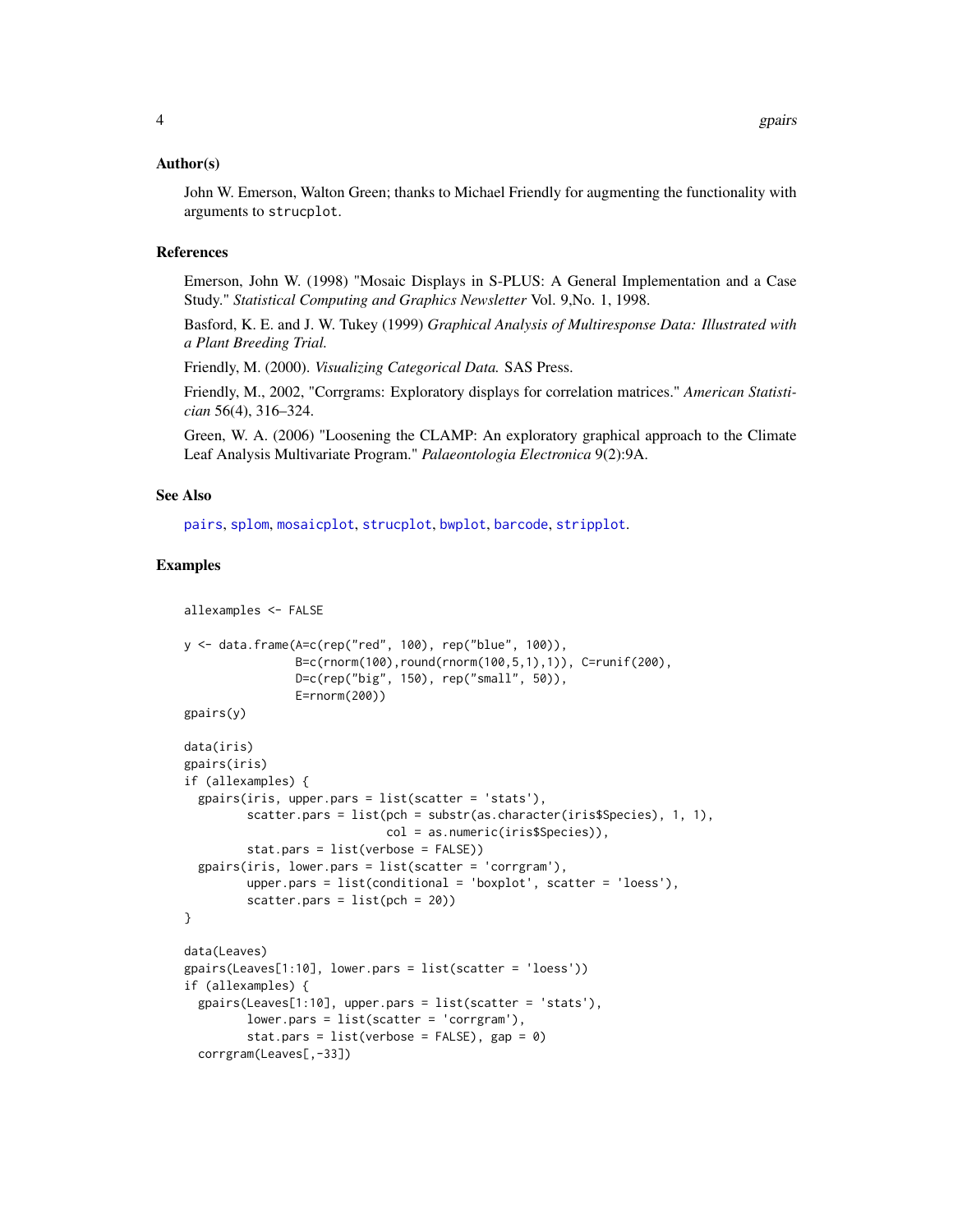<span id="page-4-0"></span>Leaves 5

```
}
runexample <- FALSE
if (runexample) {
 data(NewHavenResidential)
 gpairs(NewHavenResidential)
}
```
Leaves *Morphological descriptions of leaf floras*

#### Description

Measurements of the percentages of leaves in 31 morphological (or architectural) categories found in 245 leaf floras from 4 studies.

#### Usage

data(Leaves)

#### Format

A data frame with 245 observations on the following 33 variables.

Lobd a numeric vector giving percentage Lobed leaves

Entr a numeric vector giving percentage Entire leaves

TReg a numeric vector giving percentage leaves with Regular Teeth

TCls a numeric vector giving percentage leaves with Close Teeth

TRnd a numeric vector giving percentage leaves with Round Teeth

TAcu a numeric vector giving percentage leaves Acute Teeth

TCmp a numeric vector giving percentage leaves with Compound Teeth

ZNan a numeric vector giving percentage Nanophyll leaves

ZLe1 a numeric vector giving percentage Leptophyll1 leaves

ZLe2 a numeric vector giving percentage Leptophyll2 leaves

ZMi1 a numeric vector giving percentage Microphyll1 leaves

ZMi2 a numeric vector giving percentage Microphyll2 leaves

ZMi3 a numeric vector giving percentage Microphyll3 leaves

ZMe1 a numeric vector giving percentage Megaphyll1 leaves

ZMe2 a numeric vector giving percentage Megaphyll2 leaves

ZMe3 a numeric vector giving percentage Megaphyll3 leaves

AEmg a numeric vector giving percentage leaves with Emarginate Apexes

ARnd a numeric vector giving percentage leaves with Round Apexes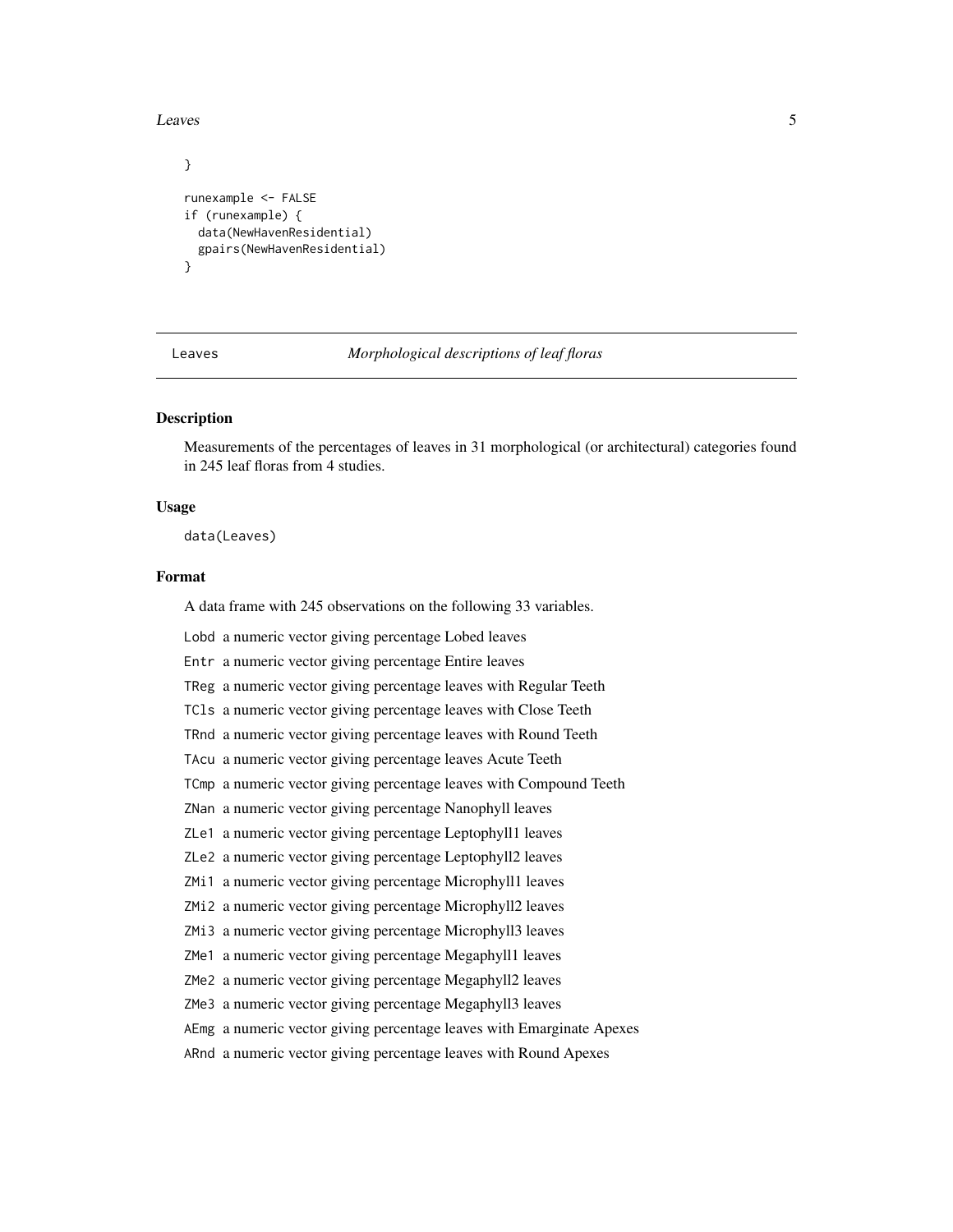| AAcu a numeric vector giving percentage leaves with Acute Apexes |  |  |
|------------------------------------------------------------------|--|--|
|                                                                  |  |  |

AAtn a numeric vector giving percentage leaves with Attenuate Apexes

BCor a numeric vector giving percentage leaves with Cordate Bases

BRnd a numeric vector giving percentage leaves with Round Bases

BAcu a numeric vector giving percentage leaves with Acute Bases

Rlt1 a numeric vector giving percentage leaves with aspect ratio less than 1:1 (i.e. wider than long)

Rb12 a numeric vector giving percentage leaves with aspect ratio between 1:1 and 1:2

Rb23 a numeric vector giving percentage leaves with aspect ratio between 1:2 and 1:3

Rb34 a numeric vector giving percentage leaves with aspect ratio between 1:3 and 1:4

Rgt4 a numeric vector giving percentage leaves with aspect ratio between greater than 1:4

SObo a numeric vector giving percentage Obovate leaves

SElp a numeric vector giving percentage Elliptical leaves

SOvt a numeric vector giving percentage Ovate leaves

MAT a numeric vector giving mean annual temperature in degrees Centigrade

Study a factor with levels Wolfe173 Jacobs Gregory Kowalski

#### Details

Data consists of a data frame with 245 rows and 33 columns (variables). The rows represent floras (collections of plants from a defined locality); the first 31 variables are percentages of leaves in each flora in each of 31 morphological categories; the 32nd variable is mean annual temperature of the area from which the floras was collected in degrees C, and the 32nd is a factor indicating which of 4 published studies the floras come from. See cited publications for more details.

#### Source

Green, W. A. (2006) Loosening the CLAMP: An exploratory graphical approach to the Climate Leaf Analysis Multivariate Program *Palaeontologia Electronica* 9(2):9A.

[http://www.palaeo-electronica.org/2006\\_2/clamp/index.html](http://www.palaeo-electronica.org/2006_2/clamp/index.html)

<http://www.open.ac.uk/earth-research/spicer/CLAMP/Physg3ar.xls> (the climatic variables) <http://www.open.ac.uk/earth-research/spicer/CLAMP/MET3AR.xls> (the morphological leaf scores)

#### References

Gregory-Wodzicki, K. M. (2000) Relationships between leaf morphology and climate, Bolivia: implications for estimating paleoclimate from fossil floras. *Paleobiology* 26(4):668–688.

Jacobs, B. F. (1999) Estimation of rainfall variables from leaf characters in tropical Africa. *Palaeogeography, Palaeoclimatology, Palaeoecology* 145:231–250.

Jacobs, B. F. (2002) Estimation of low-latitude paleoclimates using fossil angiosperm leaves: examples from the Miocene Tugen Hills, Kenya. *Paleobiology* 28(3):399–421.

Kowalski, E. A. (2002) Mean annual temperature estimation base on leaf morphology: a test from tropical South America. *Palaeogeography, Palaeoclimatology, Palaeoecology* 188:141–165.

Wolfe, J.A., (1993), A method of obtaining climatic parameters from leaf assemblages. *U.S. Geological Survey Bulletin* 2040, 73 pp.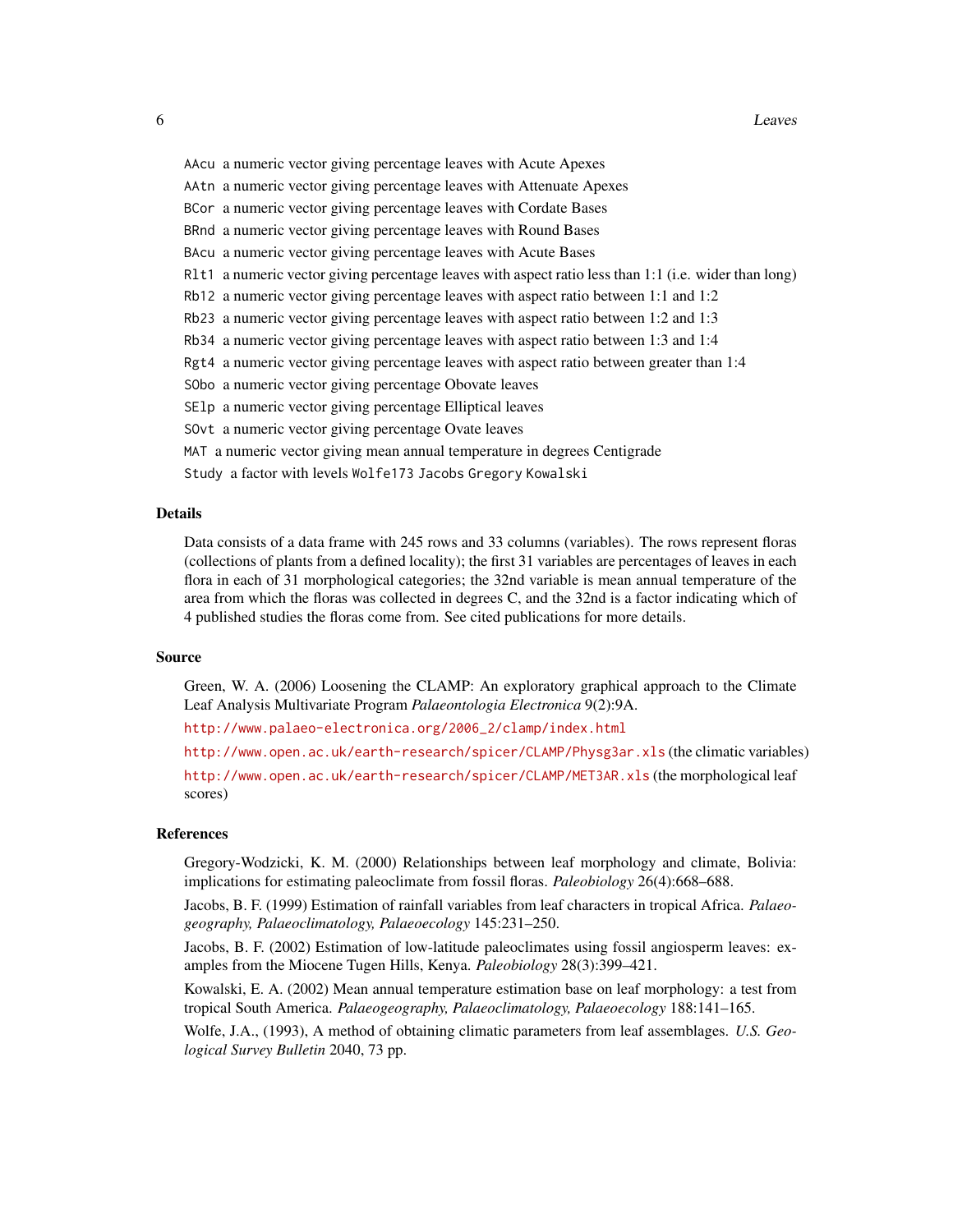#### Leaves

### Examples

```
data(Leaves)
## maybe str(Leaves) ; plot(Leaves) ...
```